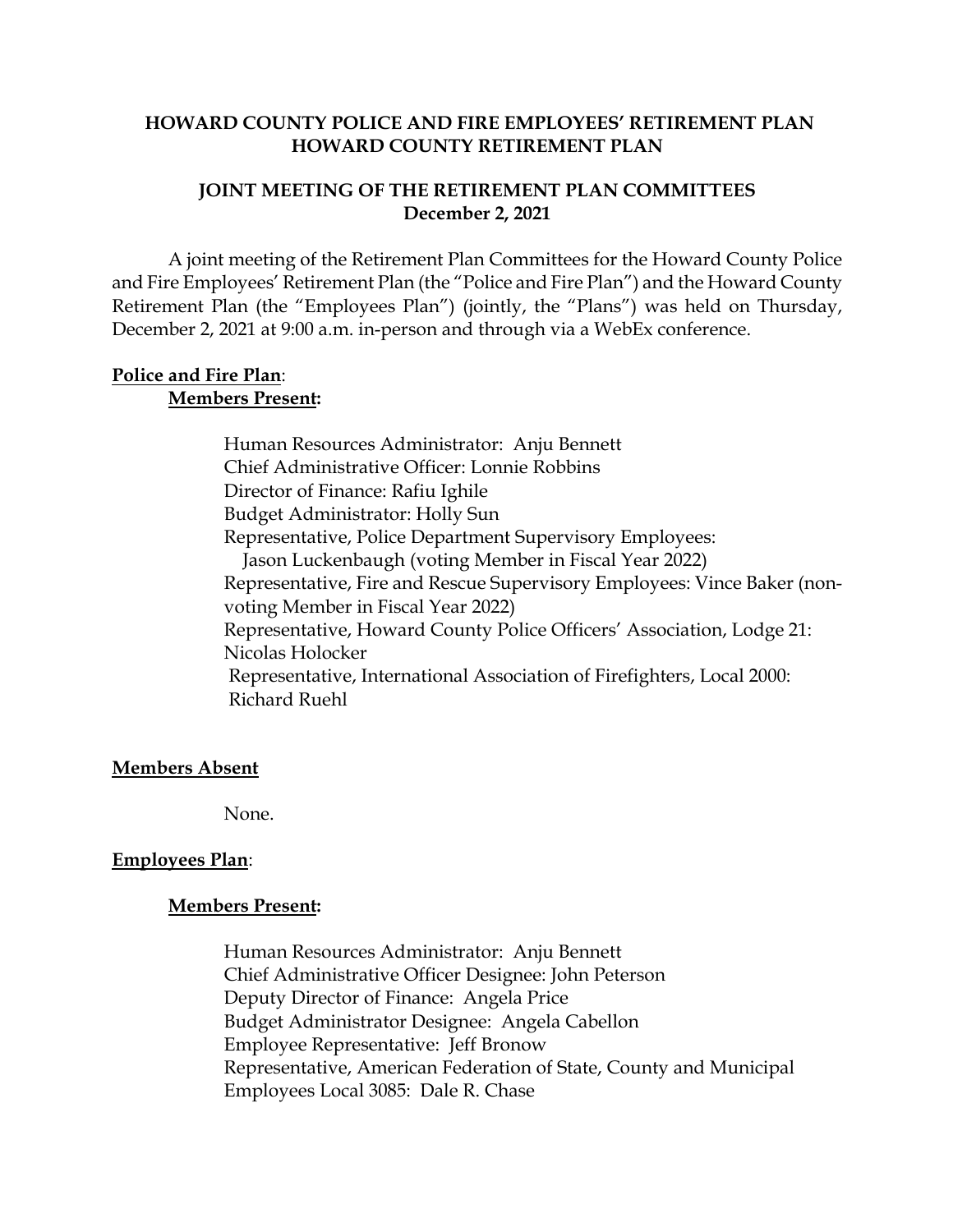Representative, American Federation of State, County and Municipal Employees Local 3080: Melanie Avery

## **Member Absent**

None

Also present for all or a portion of the meeting were:

Scott Southern, Retirement Coordinator Karen Gerald, Assistant Retirement Coordinator Nike Yahaya, Retirement Assistant Sima Taghavi, Department of Finance Lori Buchman, Department of Finance Margaret Belmondo, NEPC Will Forde, NEPC Francesca LoVerde, NEPC Jamar Herry, Office of Law Paul W. Madden, Whiteford, Taylor & Preston L.L.P.

Anju Bennett acted as Chair of the meeting and Paul Madden acted as secretary.

The minutes of the October 28 and November 19, 2021 meetings of the Joint Committee were approved by the members of each Committee.

Anju Bennett noted that Brandee Ganz is not able to attend this meeting. Her cyber security presentation has been rescheduled for the January meeting.

Jeff Bronow and Lonnie Robbins reported on the conference that they recently attended. The conference was sponsored by the Public Funds Forum. Many of the speakers addressed ESG issues. Margaret offered that she will share ESG policies of some NEPC clients and share NEPC ratings of funds in which Howard County Master Trust (HCMT) invests. Jeff offered to provide some links on ESG to Scott. Dale offered to share NCPERS's white paper on the topic.

Cheri Amoss of CLA presented the Independent Auditors' Report on the financial statements for the Plans. In CLA's opinion, the financial statements for both Plans present fairly in all material respects, the respective financial positions of the Plans as of June 30, 2021 and 2020, and the respective changes in the financial positions for the years then ended in accordance with accounting principles generally accepted in the United States of America. The CLA opinion is an unmodified opinion.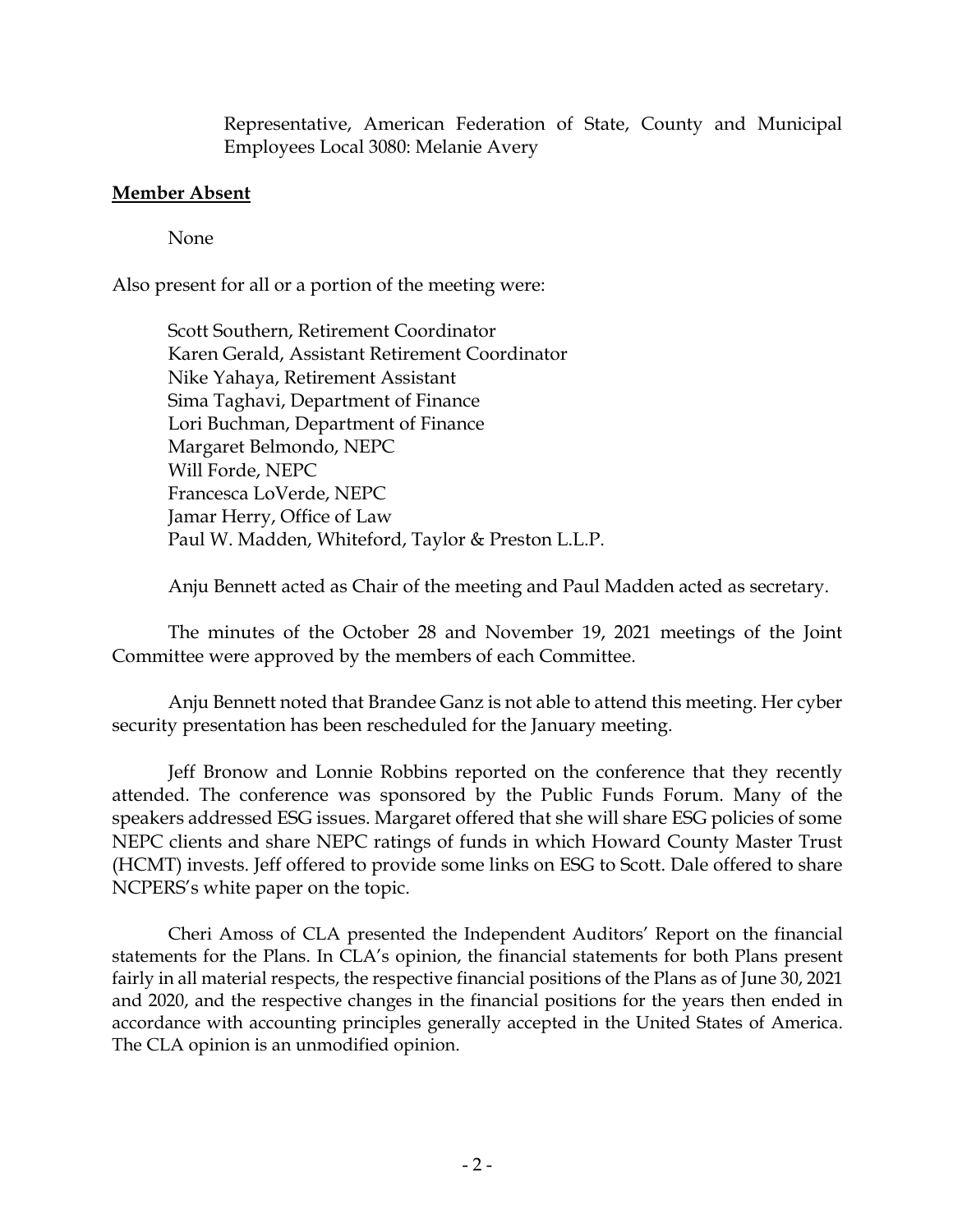In her presentation, Cheri discussed the risk-based audit approach and the responsibilities of management, the auditors and plan fiduciaries. The risk-based approach concentrates on areas of higher risk including investments, contributions, benefit payments and participant data. Cheri noted that management is responsible for preparing the financial statement, the auditors perform an audit in accordance with generally accepted auditing standards and generally accepted government auditing standards. CLA issues the auditor's opinion and required reports. The Committees are charged with oversight of the audit process. Cheri noted that the accounting policies remain consistent with prior years and there were no new financial statement disclosures. In addition, there were no corrected or uncorrected misstatements identified and no disagreements with management.

Cheri referred to notes in the financial statements addressing net pension liability of the County. She noted that the plan fiduciary net position as a percentage of total pension liability as of June 30, 2021 was estimated, based on the Plan's actuarial assumptions, at 99.71% for the Police & Fire Plan (up from 83.22% as of June 30, 2020) and 108.87% for the Employees Plan (up from 91.02% as of June 30, 2020).

Following the presentation, and after questions from the members of the Committee and the consultants, Ms. Amoss left the meeting.

Margaret Belmondo presented the 3rd Quarter Investment Performance Report. The assets of the Plan totaled \$1.44 billion as of September 30, 2021 and had an investment gain of \$18.2 million during the quarter. The Plan gained 1.3% (gross) in Q3. The quarterly return ranked ahead of the median in the 21st percentile of the Public DB peer group.

For the trailing one year, the fund was up 21.5%, which underperformed the IF Public DB > \$1B Gross Median return of 21.9% and ranking in the 56th percentile. In the aggregate, the US Equity Composite was down -0.6% for the quarter, which underperformed the Russell 3000 benchmark return of -0.1% and the eV All US Equity Gross Median return of -0.3%. The Fixed Income Composite returned 0.0% in the third quarter, which underperformed the eV All US Fixed Income Gross Median return of 0.1%. Margaret noted that, over 3 and 5- year periods, the Fund has higher returns at lower risk than its peers.

Margaret Belmondo presented the Q2 2021 private markets report. The internal rates of return are as follows: private equity – 19.41%; real estate - 5.41%; real assets – 10.83% and private debt – 16.47%.

Will Forde presented the October 2021, Preliminary Performance Report. The total fund returned 2.0% for the month. The fiscal year to date return is 3.3%. The market value of the fund as of October 31 was \$1.47 billion.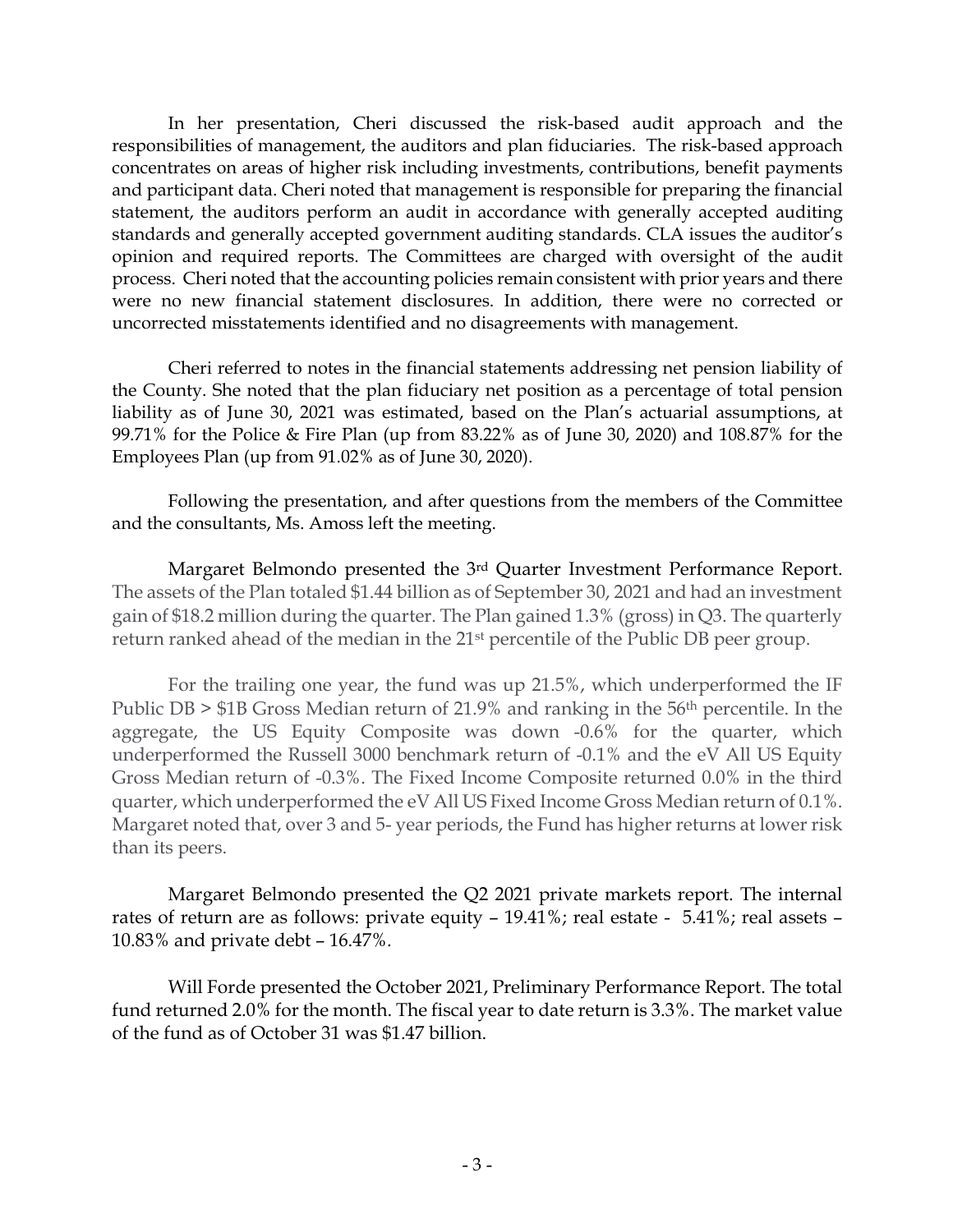Margaret presented NEPC's analysis of the management fees paid by HCMT. Generally, the fees are in line with or lower than the median. NEPC did not identify and areas of concern.

 Kent Miller, Damian Davis and Andrew Fones joined the meeting virtually to discuss the Brown Capital small company strategy. Generally, Brown employs a buy and hold strategy and is benchmark-agnostic. Brown's sell discipline employs patience and tolerance for short-term underperformance. Since inception, Brown has an annualized return of 17.42% as compared with the Russell 2000 Growth benchmark return of 13.15%. However, Brown's performance for the trailing one year (13.15%) significantly trailed the benchmark, which returned 33.27%.

There being no further business, the meeting adjourned.

Respectfully submitted,

Paul Madden *Paul Madden* Secretary of the Meeting

*12059747.2*